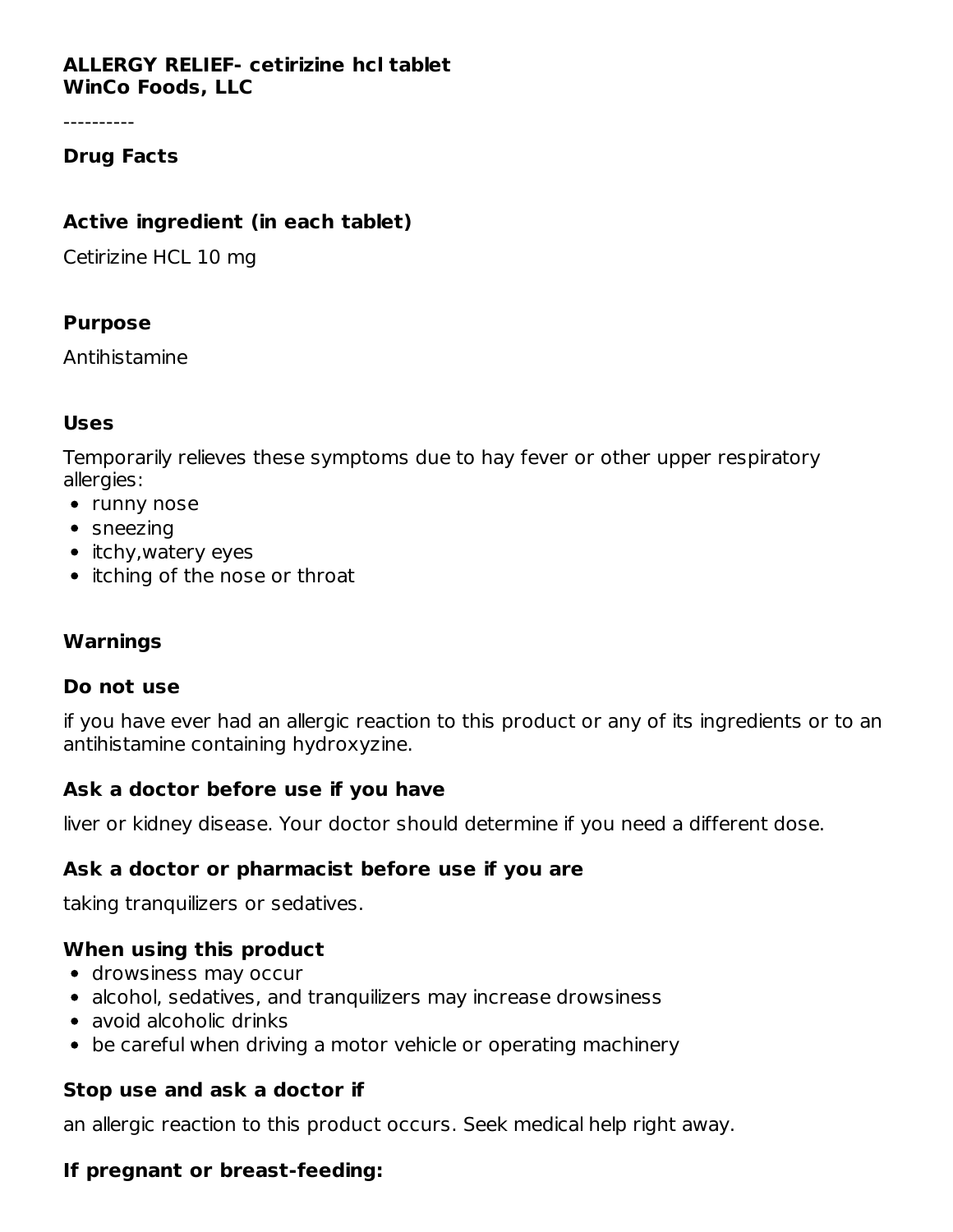- if breast-feeding: not recommended
- if pregnant: ask a health professional before use

# **Keep out of reach of children.**

In case of overdose, get medical help or contact a Poison Control Center (1-800-222- 1222) right away.

# **Directions**

| adults and<br>children 6 years<br>and over   | one 10 mg tablet once daily; do not take more than one 10 mg<br>tablet in 24 hours. A 5 mg product may be appropriate for less<br>severe symptoms. |
|----------------------------------------------|----------------------------------------------------------------------------------------------------------------------------------------------------|
| adults 65 years<br>and over                  | ask a doctor                                                                                                                                       |
| children under 6<br>years of age             | ask a doctor                                                                                                                                       |
| consumers with<br>liver or kidney<br>disease | ask a doctor                                                                                                                                       |

# **Other Information**

- store between 20 $9$  to 25 $9$ C (68 $9$  to 77 $9$ F)
- contains no ingredient made from a gluten-containing grain (wheat, barley or rye)

# **Inactive ingredients**

colloidal silicon dioxide, croscarmellose sodium, hypromellose, lactose monohydrate, magnesium stearate, microcrystalline cellulose, polyethylene glycol, titanium dioxide

# **Questions or comments?**

Call **1-800-824-7106** Monday-Friday 9AM-4PM MST

# **Principal Display Panel**

\*Compare to the active ingredient in Zyrtec®

24 HOUR

Allergy Relief

Indoor & Outdoor Allergies

Original Prescription Strength

Relief of: Sneezing, Runny Nose, Itchy, Watery eyes & Itchy Throat or Nose

CETIRIZINE HCL TABLETS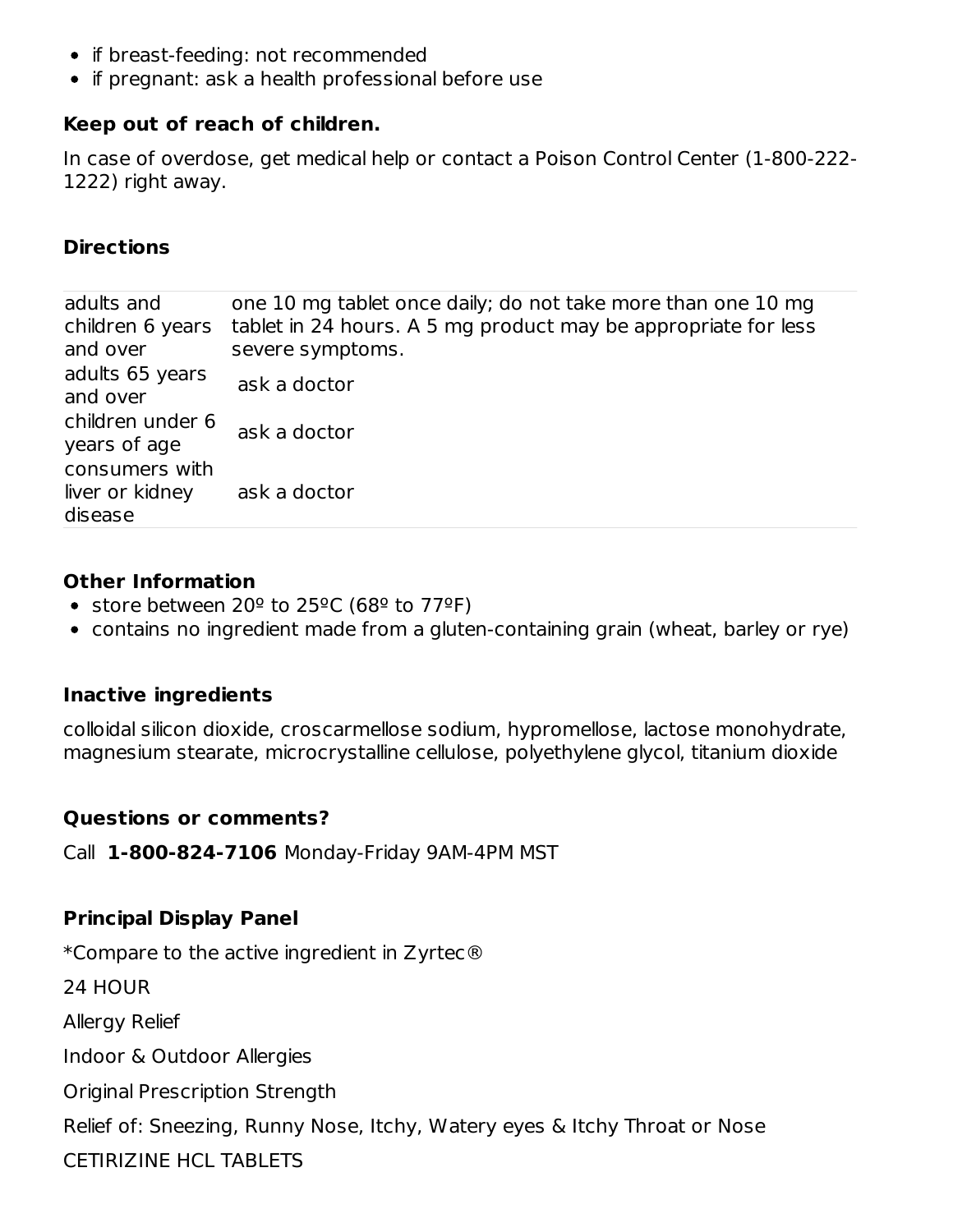10 mg / ANTIHISTAMINE

**TABLETS** 

\*This product is not manufactured or distributed by MCNEIL CONSUMER HEALTHCARE, distributor of ZYRTEC®.

### **TAMPER EVIDENT: DO NOT USE IF CARTON IS OPENED OR IF BLISTER UNIT IS TORN, BROKEN OR SHOWS ANY SIGNS OF TAMPERING.**

### **KEEP OUTER CARTON FOR COMPLETE WARNINGS AND PRODUCT INFORMATION**

**DISTRIBUTED BY**: WINCO FOODS, LLC, BOISE, ID 83704

**Package Labeling**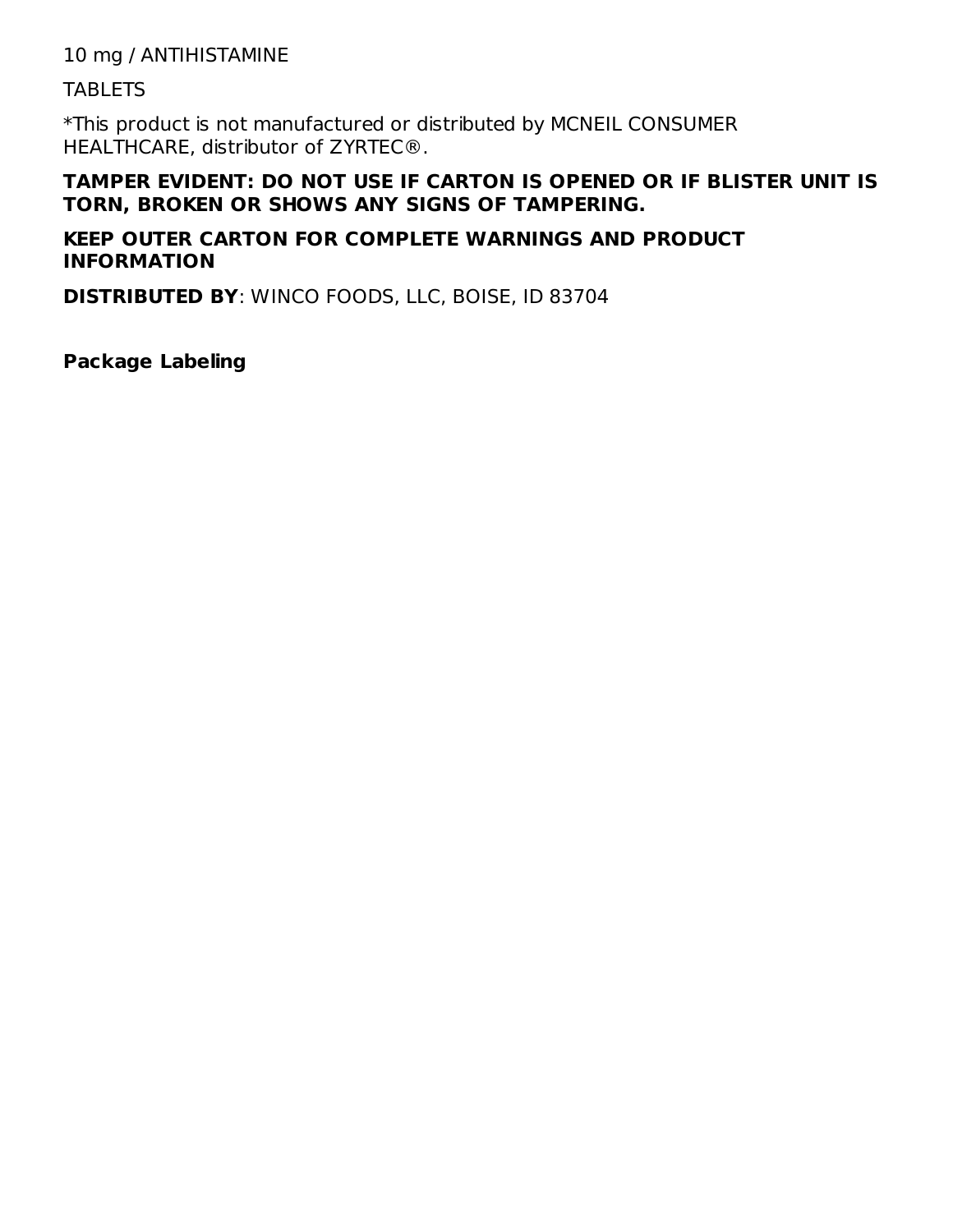|                                                                                                                               |                                                                         | help or contact a Poison Control Center (1-800-222-1222) right<br>Keep out of reach of children. In case of overdose, get medical<br>su endre ask a health professional before use<br>Il if breast-feeding: not recommended<br>If pregnant or breast-feeding: | 'ÁBMB |  |
|-------------------------------------------------------------------------------------------------------------------------------|-------------------------------------------------------------------------|---------------------------------------------------------------------------------------------------------------------------------------------------------------------------------------------------------------------------------------------------------------|-------|--|
| T2M mqA - mse ysbri- ysbnoM a0T1-ASB-008 lls.)                                                                                | Guestions or comments?                                                  | occurs. Seek medical help right away.<br>Stop use and ask a doctor if an allergic reaction to this product                                                                                                                                                    |       |  |
| magnesium stearate, microcrystalline cellulose, polyethylene<br>croscarmellose sodium, hypromellose, lactose monohydrate,     | glycol, titanium dioxide                                                | me careful when driving a motor vehicle or operating machinery<br>seniewonb sessoni yam anstillupnat bns , avitabes , lonools<br>m drowslness may occur = poops alcoholic drinks<br><b>Vihen using this product</b>                                           |       |  |
| <b>Jnactive ingredients</b> colloida shicon dioxide,                                                                          |                                                                         | cavitable or sedatives.<br>Ask a doctor or pharmacist before use if you are taking                                                                                                                                                                            |       |  |
| prinistnoo-natulg s mort ebsm tneibengni on anistnoo m                                                                        | grain (wheat, barley or rye)<br>(1°TT of °88) 3°CS of °0S neewfed enots | your doctor should determine if you need a different dose.<br>Ask a doctor before use if you have liver or kidney disease.                                                                                                                                    |       |  |
|                                                                                                                               | оцие іпбитайоп                                                          | anisyyzine.<br>prinistnoo enimsteirithns na of no atneibengni ati to yns no toubong                                                                                                                                                                           |       |  |
| ask a doctor                                                                                                                  | or kidney disease<br>consumers with liver                               | Do not use if you have ever had an allergic reaction to this<br>sbuitueM                                                                                                                                                                                      |       |  |
| ask a doctor                                                                                                                  | years of age<br>children under 6                                        | Jisonti no seon erit to gnirtofi<br>a itchy, watery eyes<br>buizaeus <b>a</b><br>ason ynnu <b>m</b>                                                                                                                                                           |       |  |
| ask a doctor                                                                                                                  | <b>Jano</b><br>adults 65 years and                                      | upper respiratory allergies:<br>Temporarily relieves these symptoms due to hay fever or other                                                                                                                                                                 |       |  |
| example of shubpurer                                                                                                          |                                                                         |                                                                                                                                                                                                                                                               | səsn  |  |
| A 5 mg product may be appropriate for<br>.enuori 4S ni teldat gm 01 eno natt enom<br>one 10 mg tablet once daily; do not take | 6 years and over<br>nenblido bns atluba                                 | enimisteininA<br>(зәјдез цэвә иј)                                                                                                                                                                                                                             |       |  |
|                                                                                                                               | Directions                                                              | əsodınd<br>Аси́уе іпдгеател                                                                                                                                                                                                                                   |       |  |
|                                                                                                                               | Drug Facts (continued)                                                  | грен Бил                                                                                                                                                                                                                                                      |       |  |



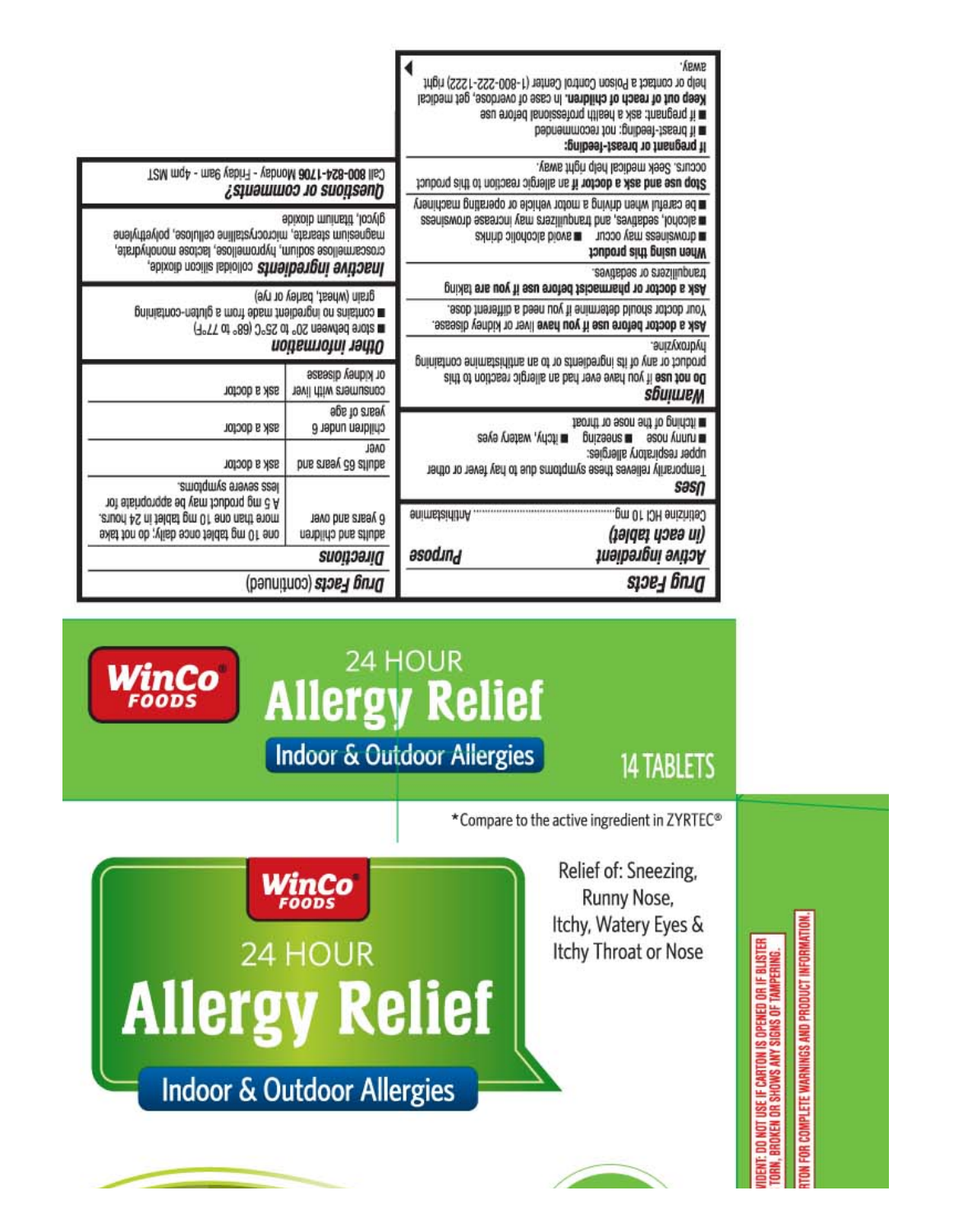

Comments & Questions? 800-824-1706

# **WINCO FOODS 24 Hour Allergy Relief**

0

n

O

| <b>ALLERGY RELIEF</b><br>cetirizine hcl tablet                                                                                       |                        |                        |                           |                          |                 |                 |  |
|--------------------------------------------------------------------------------------------------------------------------------------|------------------------|------------------------|---------------------------|--------------------------|-----------------|-----------------|--|
|                                                                                                                                      |                        |                        |                           |                          |                 |                 |  |
| <b>Product Information</b>                                                                                                           |                        |                        |                           |                          |                 |                 |  |
| <b>Product Type</b>                                                                                                                  | <b>HUMAN OTC DRUG</b>  |                        | <b>Item Code (Source)</b> |                          |                 | NDC:67091-351   |  |
| <b>Route of Administration</b>                                                                                                       | ORAL                   |                        |                           |                          |                 |                 |  |
|                                                                                                                                      |                        |                        |                           |                          |                 |                 |  |
| <b>Active Ingredient/Active Moiety</b>                                                                                               |                        |                        |                           |                          |                 |                 |  |
|                                                                                                                                      | <b>Ingredient Name</b> |                        |                           | <b>Basis of Strength</b> |                 | <b>Strength</b> |  |
| <b>CETIRIZINE HYDROCHLORIDE (UNII: 640047KTOA) (CETIRIZINE -</b><br><b>CETIRIZINE</b><br>UNII: YO 7261 ME24)<br><b>HYDROCHLORIDE</b> |                        |                        |                           | 10 <sub>mg</sub>         |                 |                 |  |
|                                                                                                                                      |                        |                        |                           |                          |                 |                 |  |
| <b>Inactive Ingredients</b>                                                                                                          |                        |                        |                           |                          |                 |                 |  |
|                                                                                                                                      |                        | <b>Ingredient Name</b> |                           |                          |                 | <b>Strength</b> |  |
| <b>LACTOSE MONOHYDRATE (UNII: EWQ57Q8I5X)</b>                                                                                        |                        |                        |                           |                          |                 |                 |  |
| MAGNESIUM STEARATE (UNII: 70097M6I30)                                                                                                |                        |                        |                           |                          |                 |                 |  |
| POLYETHYLENE GLYCOL, UNSPECIFIED (UNII: 3WQ0SDW1A)                                                                                   |                        |                        |                           |                          |                 |                 |  |
| <b>SILICON DIOXIDE (UNII: ETJ7Z6XBU4)</b>                                                                                            |                        |                        |                           |                          |                 |                 |  |
| <b>CROSCARMELLOSE SODIUM (UNII: M280L1HH48)</b>                                                                                      |                        |                        |                           |                          |                 |                 |  |
| HYPROMELLOSE, UNSPECIFIED (UNII: 3NXW29V3WO)                                                                                         |                        |                        |                           |                          |                 |                 |  |
| TITANIUM DIOXIDE (UNII: 15FIX9V2JP)                                                                                                  |                        |                        |                           |                          |                 |                 |  |
| MICROCRYSTALLINE CELLULOSE (UNII: OP1R32D61U)                                                                                        |                        |                        |                           |                          |                 |                 |  |
|                                                                                                                                      |                        |                        |                           |                          |                 |                 |  |
| <b>Product Characteristics</b>                                                                                                       |                        |                        |                           |                          |                 |                 |  |
| Color                                                                                                                                | white                  | <b>Score</b>           |                           |                          | 2 pieces        |                 |  |
| <b>Shape</b>                                                                                                                         | <b>OVAL</b>            | <b>Size</b>            |                           |                          | 9 <sub>mm</sub> |                 |  |
|                                                                                                                                      |                        |                        |                           |                          |                 |                 |  |